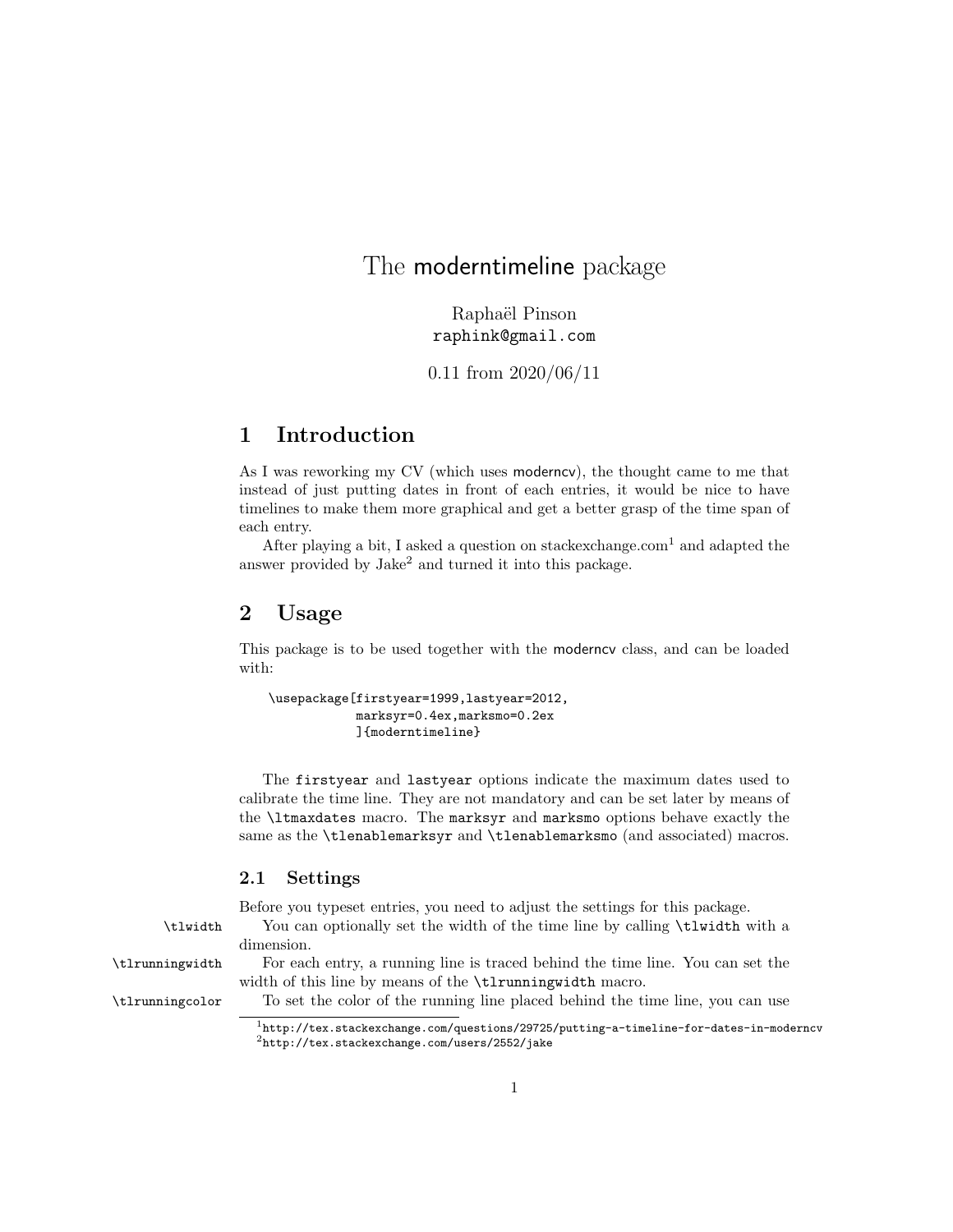the \tlrunningcolor macro.

\tltextstart If you wish to set the size of the start date label, you can do so by using \tltextstart, passing it a text size macro.

> It also takes an optional first argument to set the position of the label, for example if you wish to center the label on the start of the line and set the text size to \scriptsize:

#### \tltextstart[base]{\scriptsize}

\tltextend If you wish to set the size of the end date label, you can do so by using \tltextend, passing it a text size macro.

> It also takes an optional first argument to set the position of the label, for example if you wish to center the label on the start of the line and set the text size to \scriptsize:

## \tltextend[base]{\scriptsize}

\tltextsingle If you wish to set the size of single date labels, you can do so by using \tltextsingle, passing it a text size macro.

For example if you wish to set the text size to \scriptsize:

\tltextsingle{\scriptsize}

\tltext You can set the sizes of both the start and end dates by calling the \tltext macro with a text size macro.

\tlmaxdates Before you can typeset any entry, you need to specify the maximal range of dates which will serve as a reference. This range will be mapped to the width of the left column, and dates will be positionned accordingly. To set the range, use the \tlmaxdates macro, passing it the first and last dates you will be using:

\tlmaxdates{1999}{2012}

If you are going to use the last date of the range as a start date or a unique date for an entry, you should probably set the max date a bit higher to prevent the date label from overflowing into the entry text.

Since version 0.4, you can set these dates by passing the firstyear and lastyear options to the package.

\tlsince When using a date range without an end year, you might want to add "Since" in front of the starting year. In order to do this, you can use the \tlsince macro:

\tlsince{Since~}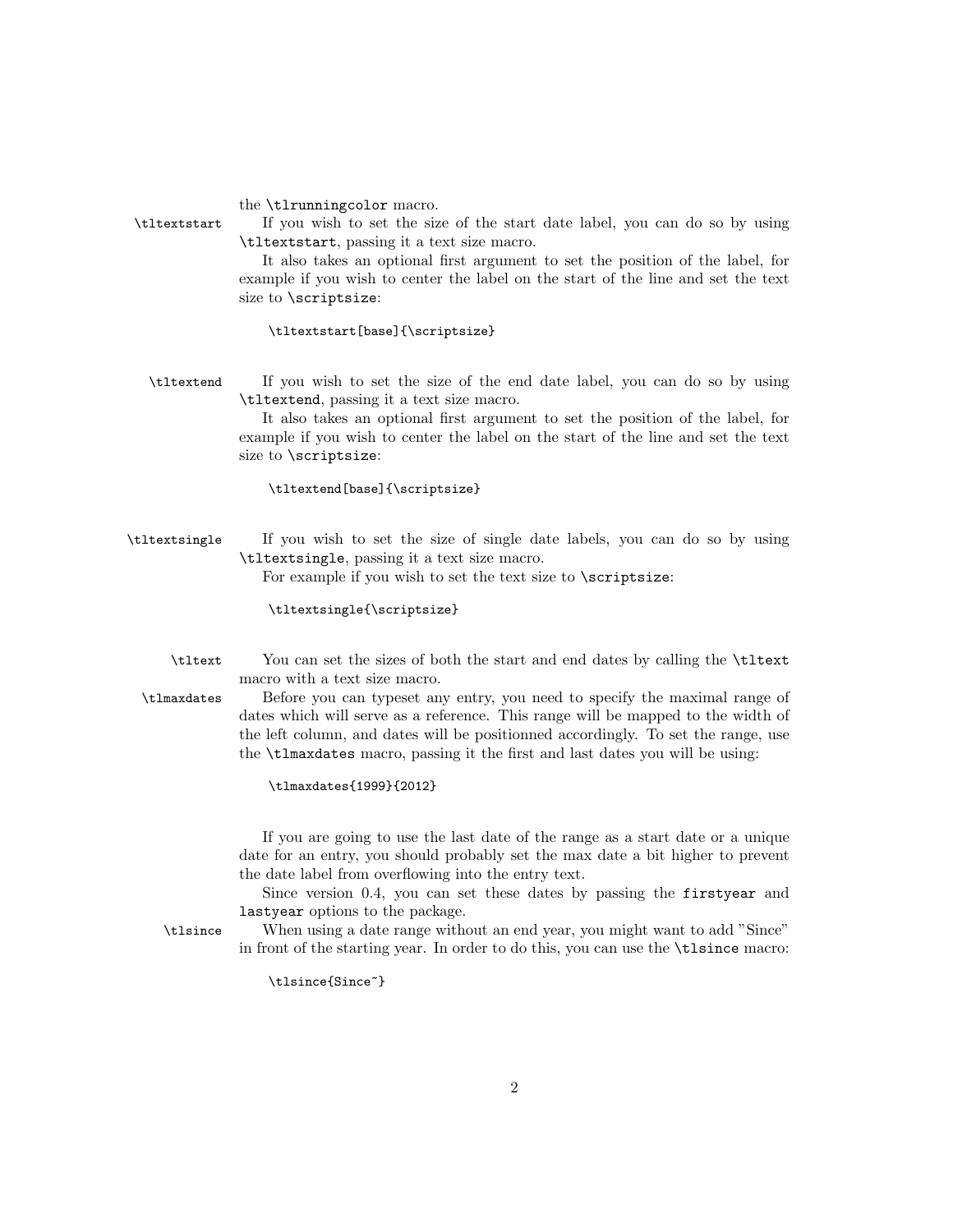\tlsetnotshadedfraction If last year in \tlcventry and \tllabelcventry is 0, the bar is shaded. With this command you control the fraction of the bar that is not shaded (default  $= 0$ ):

#### \tlsetnotshadedfraction{0.4} % The first 40% of the bar is not shaded

\tlenablemonths If you want to use months when drawing bars with \tlcventry and \tllabelcventry, issue this command. This feature is not enabled by default since it changes the way the bar are drawn if the month is not specified.

\tldisablemonths This macro (default behaviour) does not in fact ignore months, but retain the historical behaviour of this package to draw the bars at the beginning of the year, so is not advisable to use months in dates. Default.

\tlenablemarksmo This macro places vertical lines on the timeline bar at every month and year. You can set the height of the marks with  $\t$ lmarkheightmo (default = 0.2ex).

\tlenablemakrsyr This macro places vertical lines on the timeline bar at every year. You can set the height of the marks with  $\t{lmarkheight}$  (default = 0.4ex).

\tldisablemarksyr Disables the vertical lines marking years on the timeline bar. This is the opposite of \tlenablemarksyr.

\tldisablemarksmo Disables the vertical lines marking months and years on the timeline bar. This is the opposite of \tlenablemarksmo.

# 2.2 CV entries

This package provides new CV entry commands for the moderncv class. They are described in this section.

\tlcventry The \tlcventry macro lets you typeset a date range. In addition to the standard CV entry, one option and two mandatory arguments are added:

```
\tlcventry{1999}{2002}{WYSIWYG User}{Unnamed Company}
    {Somewhere}{}{Tried hard to typeset documents}
\tlcventry[blue]{2002}{0}{Happy TeXnician}{Any Company}
    {Anywhere}{}{Achieved nice typography and shared code with friends}
```
The option sets the color of the time line. If unset, the color defaults to the theme color of the CV.

The two arguments added in the beginning of the call are the start and end dates for the entry. If the position is still held, use 0 as the end date. This will add a gradient at the end of the time line.

You can also specify months (which are used only for adjusting the bar length: they are not shown in the labels), separated by a slash from the year:

```
\tlcventry{1999/2}{2002/6}{WYSIWYG User}{Unnamed Company}
    {Somewhere}{}{Tried hard to typeset documents}
\tlcventry[blue]{2002/8}{0}{Happy TeXnician}{Any Company}
    {Anywhere}{}{Achieved nice typography and shared code with friends}
```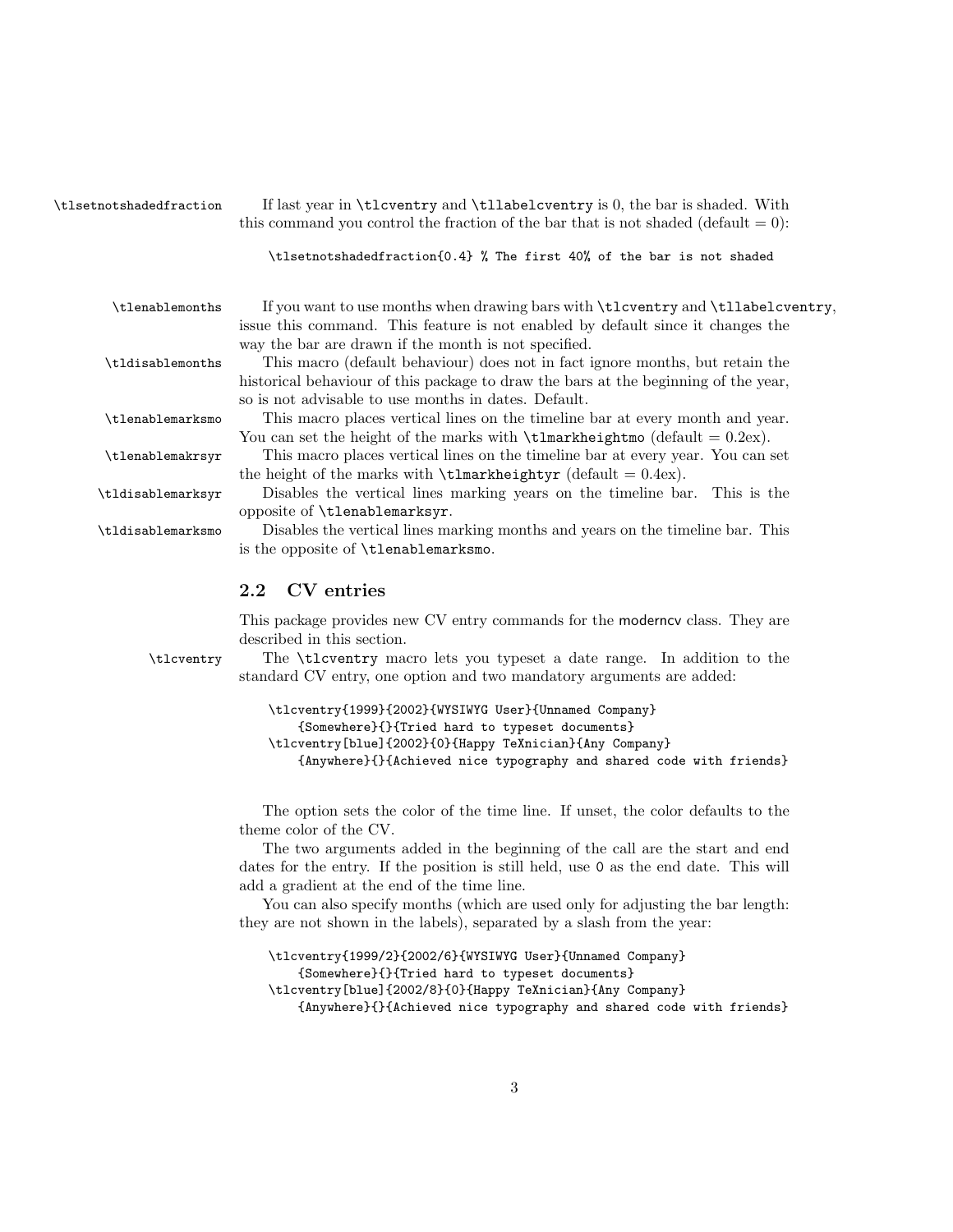Don't use a leading zero, since this make PGF think the number is in octal, so it complains when sees 08 and 09.

\tllabelcventry The \tllabelcventry macro is similar to \tlcventry, but it takes yet a third additional argument, which lets you set a label for the time line. When this is used, the dates are not typeset around the time line, only the label is placed where the start date would normally be.

> This is useful when your dates contain month names, or if the time span is too short to properly typeset the dates above and under the time line:

```
\tllabelcventry[magenta]{2002}{2003}{July--November 2002}
    {Scribus Student}{GNU School}
    {The Internet}{}{Tried Scribus for a short while}
```
It is also possible to place a label where the end date would by making use of the separator ///:

```
\tllabelcventry[magenta]{2002}{2003}{July///November 2002}
    {Scribus Student}{GNU School}
    {The Internet}{}{Tried Scribus for a short while}
```
You can enter months for adjusting bar length as in \tlcventry.

\tldatecventry Positions usually last long enough to draw time lines, but there are also punctual entries, such as diplomas. The \tldatecventry lets to typeset unique dates. It places a bullet on the date and typesets the date above it:

> \tldatecventry[brown]{2011}{Trusted TeX.SX user}{}{tex.stackexchange.com} {The Internet}{}{Achived 20k reputation on TeX.SX}

\tldatelabelcventry Similarly to \tllabelcventry, you might want to place a label on a unique date entry, such as an exact date or a month. The \tldatelabelcventry provides a parameter to achive this:

> \tldatelabelcventry[brown]{2011}{Christmas 2011}{Happy TeXer}{}{Home} {Townville}{}{Received Don Knuth's \emph{3:16} as a gift.}

# 3 Implementation

- 1 \ProvidesPackage{moderntimeline} 2 \RequirePackage{tikz} 3 \RequirePackage{kvoptions} 4 \SetupKeyvalOptions{ 5 family=moderntimeline,
- 
- 6 prefix=tl@,

```
7 }
```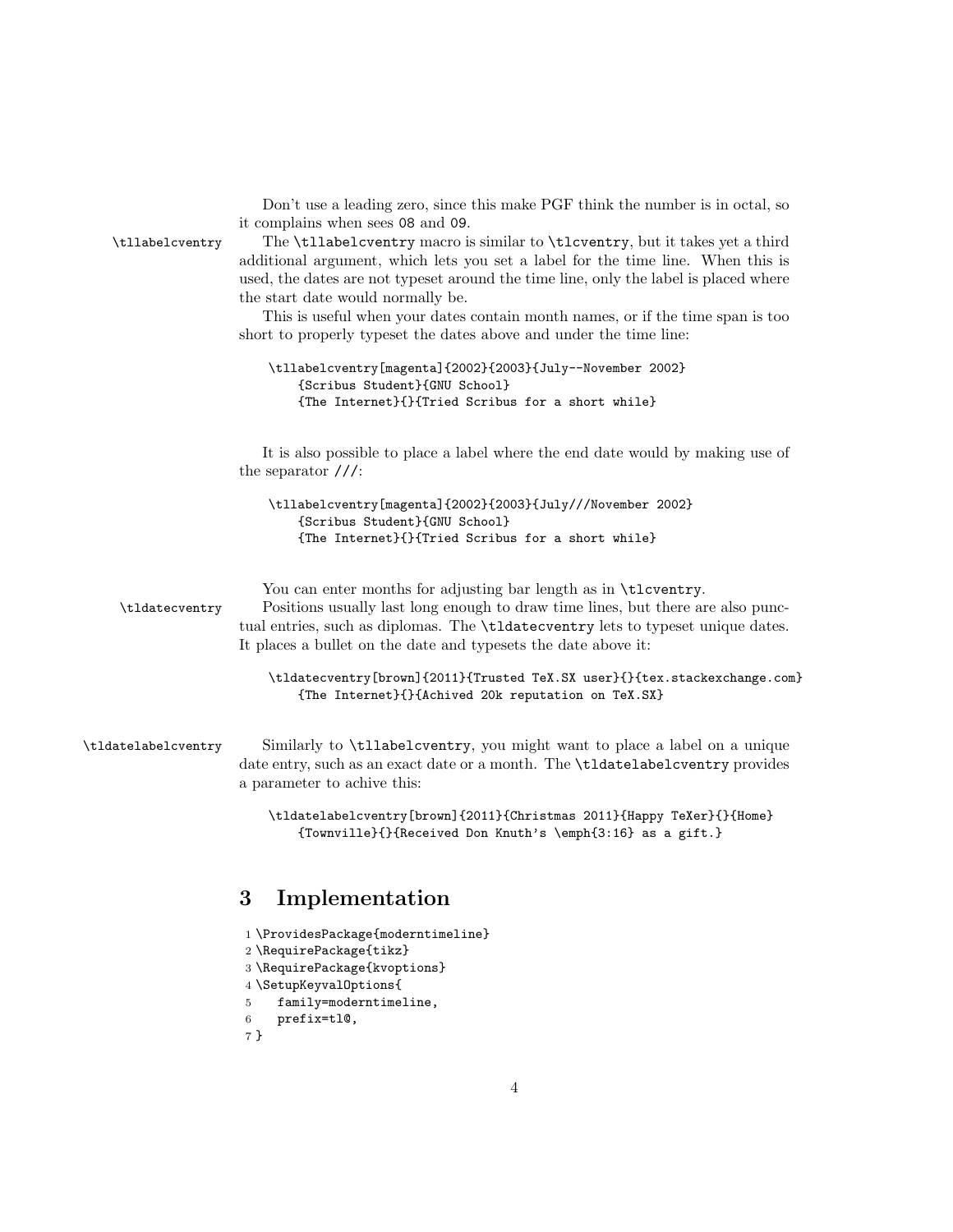```
8 \DeclareStringOption{firstyear}
                 9 \DeclareStringOption{lastyear}
                10 \DeclareStringOption{marksmo}[0.2ex]
                11 \DeclareStringOption{marksyr}[0.4ex]
                12 \ProcessKeyvalOptions*
                13 \newif\ifstartyear
                14 \newif\ifissince
      \tlwidth
                15 \newcommand{\tlwidth}[1]{%
                16 \def\tl@width{#1}
                17 \pgfmathsetmacro\tl@textstartabove{\tl@width+1pt}
                18 }
\tlrunningwidth
                19 \newcommand{\tlrunningwidth}[1]{%
                20 \def\tl@runningwidth{#1}
                21 }
\tlrunningcolor
                22 \newcommand{\tlrunningcolor}[1]{%
                23 \def\tl@runningcolor{#1}
                24 }
\tlmarkheightmo
                25 \newcommand{\tlmarkheightmo}[1]{%
                26 \def\tlap{\ell} \def\tdef\tl@marksmo{#1}
                27 }
\tlmarkheightyr
                28 \newcommand{\tlmarkheightyr}[1]{%
                29 \def\tl@marksyr{#1}
                30 }
      \tlsince
                31 \newcommand{\tlsince}[1]{%
                32 \def\tl@since{#1}
                33 }
  \tltextstart
                34 \newcommand{\tltextstart}[2][base west]{%
                35 \tikzset{
                36 tl@startyear/.style={
                37 font=#2,
                38 name=tl@startyear,
                39 above=\tl@textstartabove,
                40 inner xsep=0pt,
                41 anchor=#1,
                42 }
                43 }
```
}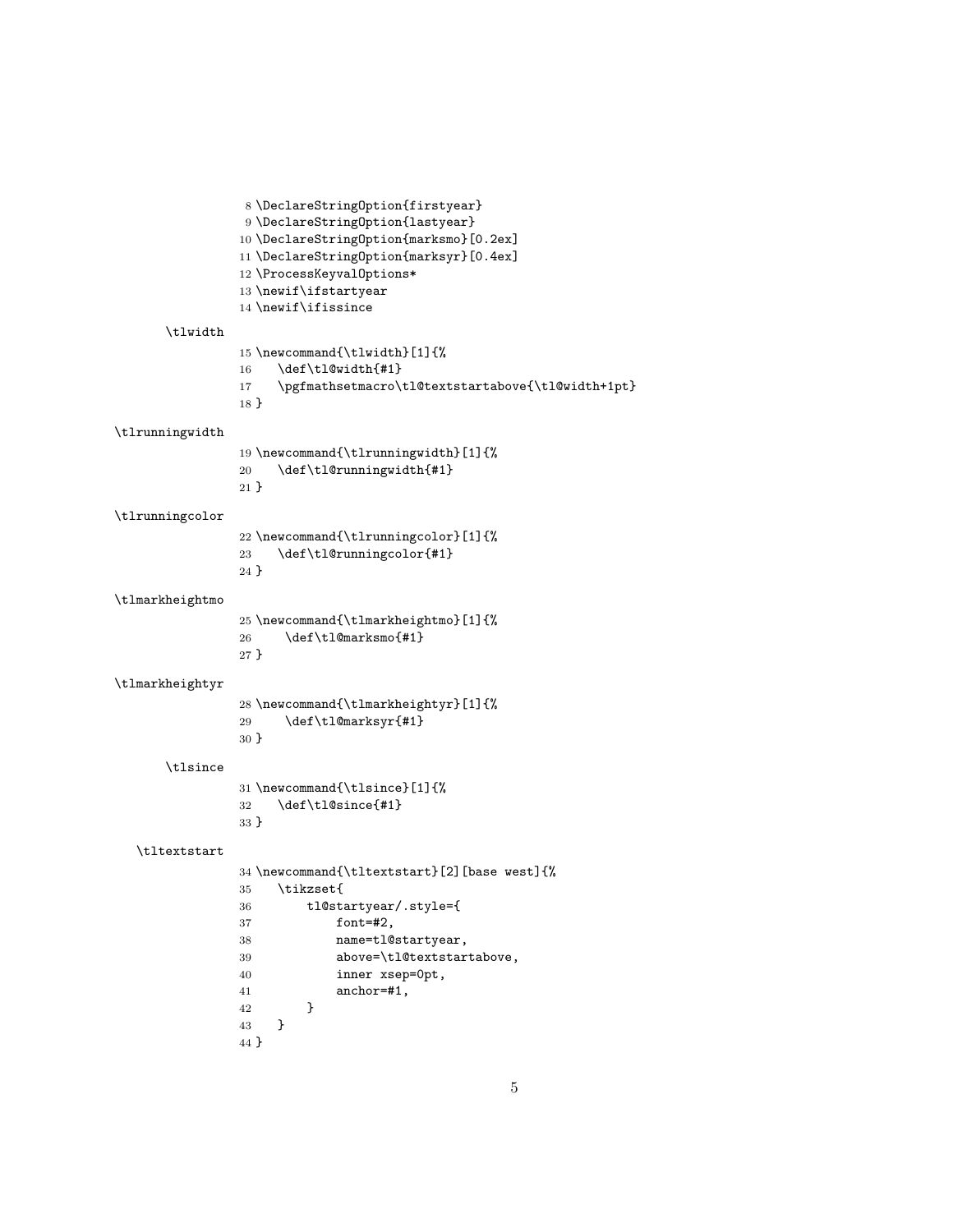\tltextend

|                 | 45 \newcommand{\tltextend}[2] [north east] {% |
|-----------------|-----------------------------------------------|
| 46              | <b>\tikzset{</b>                              |
| 47              | $t$ l@endyear/.style={                        |
| 48              | font=#2,                                      |
| 49              | name=tl@endyear,                              |
| 50              | below.                                        |
| 51              | inner xsep=Opt,                               |
| 52              | anchor=#1,                                    |
| 53              | ł                                             |
| 54              | Ł                                             |
| 55 <sup>1</sup> |                                               |

## \tltextsingle

|      | 56 \newcommand{\tltextsingle}[1]{% |
|------|------------------------------------|
| 57   | <b>\tikzset{</b>                   |
| 58   | tl@singleyear/.style={             |
| 59   | font=#1,                           |
| 60   | name=tl@singleyear,                |
| 61   | above=1pt,                         |
| 62   | inner xsep=Opt,                    |
| 63   | ι                                  |
| 64   | Ł                                  |
| 65 F |                                    |

### \tltext

\newcommand{\tltext}[1]{%

| 67   | \tltextstart{#1}%  |
|------|--------------------|
| 68   | \tltextend{#1}%    |
| 69   | \tltextsingle{#1}% |
| 70 } |                    |

### \tlsetnotshadedfraction

|                           | 71 \newcommand{\tlsetnotshadedfraction}[1]{% |
|---------------------------|----------------------------------------------|
| \def\tl@nsfrac{#1}<br>72. |                                              |
| 73 P                      |                                              |

## \tlenablemonths

|      | 74 \newcommand{\tlenablemonths}{% |
|------|-----------------------------------|
|      | \def\tl@nomonthvalue{6}<br>75 —   |
| 76 } |                                   |

### \tldisablemonths

```
77 \newcommand{\tldisablemonths}{%
78 \def\tl@nomonthvalue{0}
79 }
```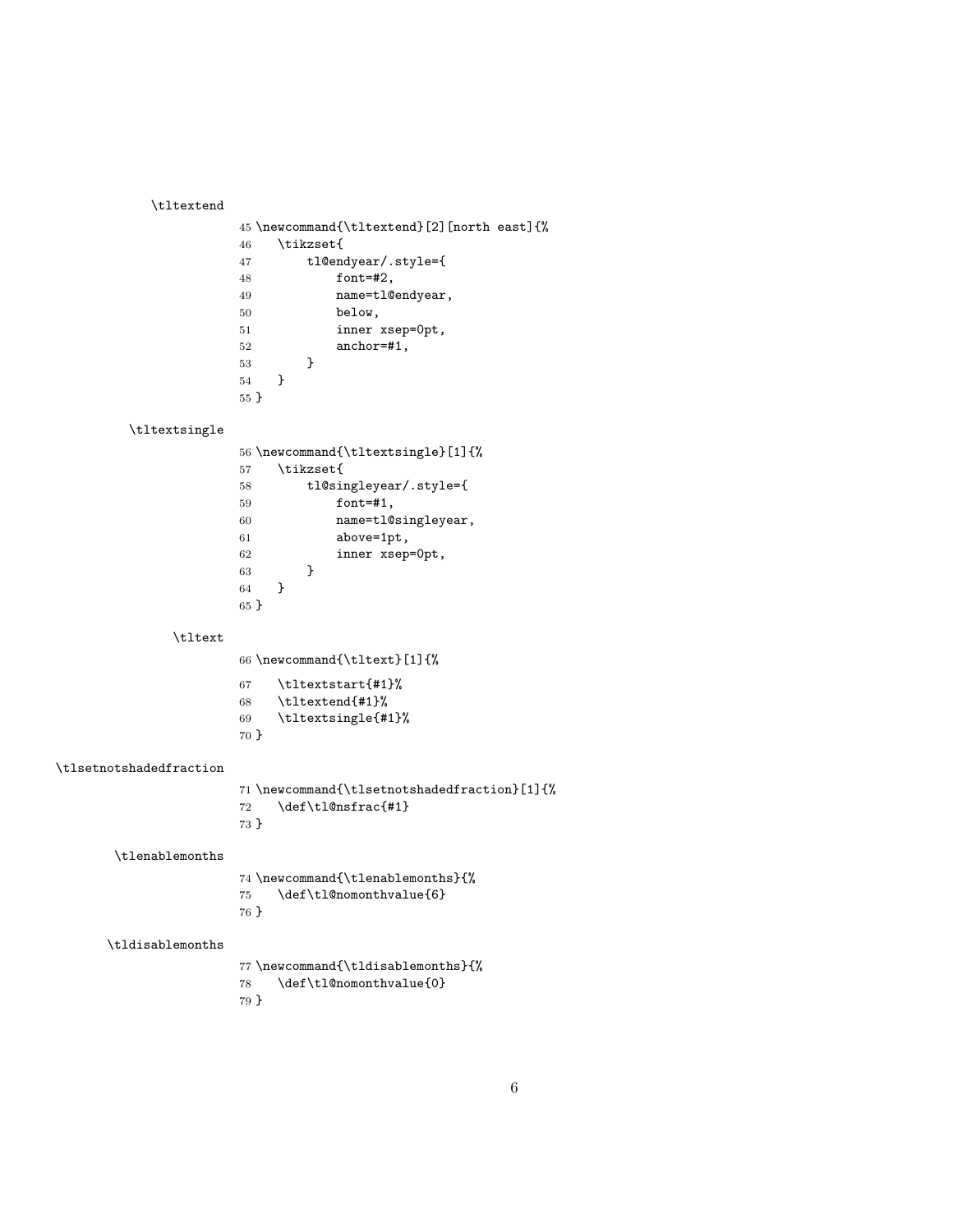```
\tldisablemarksyr
                   80 \newcommand{\tldisablemarksyr}{%
                   81 \def\tl@marksyr{}
                   82 }
\tlenablemarksyr
                   83 \newcommand{\tlenablemarksyr}{%
                   84 \def\tl@marksyr{0.4ex}
                   85 }
\tldisablemarksmo
                   86 \newcommand{\tldisablemarksmo}{%
                   87 \def\tl@marksmo{}
                   88 }
\tlenablemarksmo
                   89 \newcommand{\tlenablemarksmo}{%
                   90 \def\tl@marksmo{0.2ex}
                   91 }
                      Defaults
                   92 \tltext{\scriptsize}
                   93 \tlwidth{0.8ex}
                   94 \tlrunningwidth{0.05ex}
                   95 \tlrunningcolor{gray}
                   96 \tlsince{}
                   97 \tlsetnotshadedfraction{0}
                   98 \tldisablemonths
      \tlmaxdates
                   99 \newcommand{\tlmaxdates}[2]{%
                  100 \def\tl@firstyear{#1}
                  101 \def\tl@lastyear{#2}
                  102 \pgfmathsetmacro\tl@yearrange{\tl@lastyear-\tl@firstyear}
                  103 }
 \tl@yearfraction
                  104 \newcommand{\tl@yearfraction}[1]{% Month 1 - 12 -> 0 - 11
                  105 \gdef\tl@tmpyear{-1}% Resetting<br>106 \gdef\tl@tmpmonth{-1}%
                       \gdef\tl@tmpmonth{-1}%
                  107 \begingroup%
                  108 \edef\@tempa{#1/}%
                  109 \expandafter\endgroup\expandafter\tl@yearfraction@auxi\@tempa\@nnil%
                  110 \ifstartyear
                  111 \pgfmathsetmacro\tl@startyear{\tl@tmpyear+(\tl@tmpmonth-1)/12}%
                  112 \else
                  113 \ifnum\tl@tmpyear=0
```

```
114 \pgfmathsetmacro\tl@endyear{\tl@lastyear}%
```

```
115 \issincetrue%
```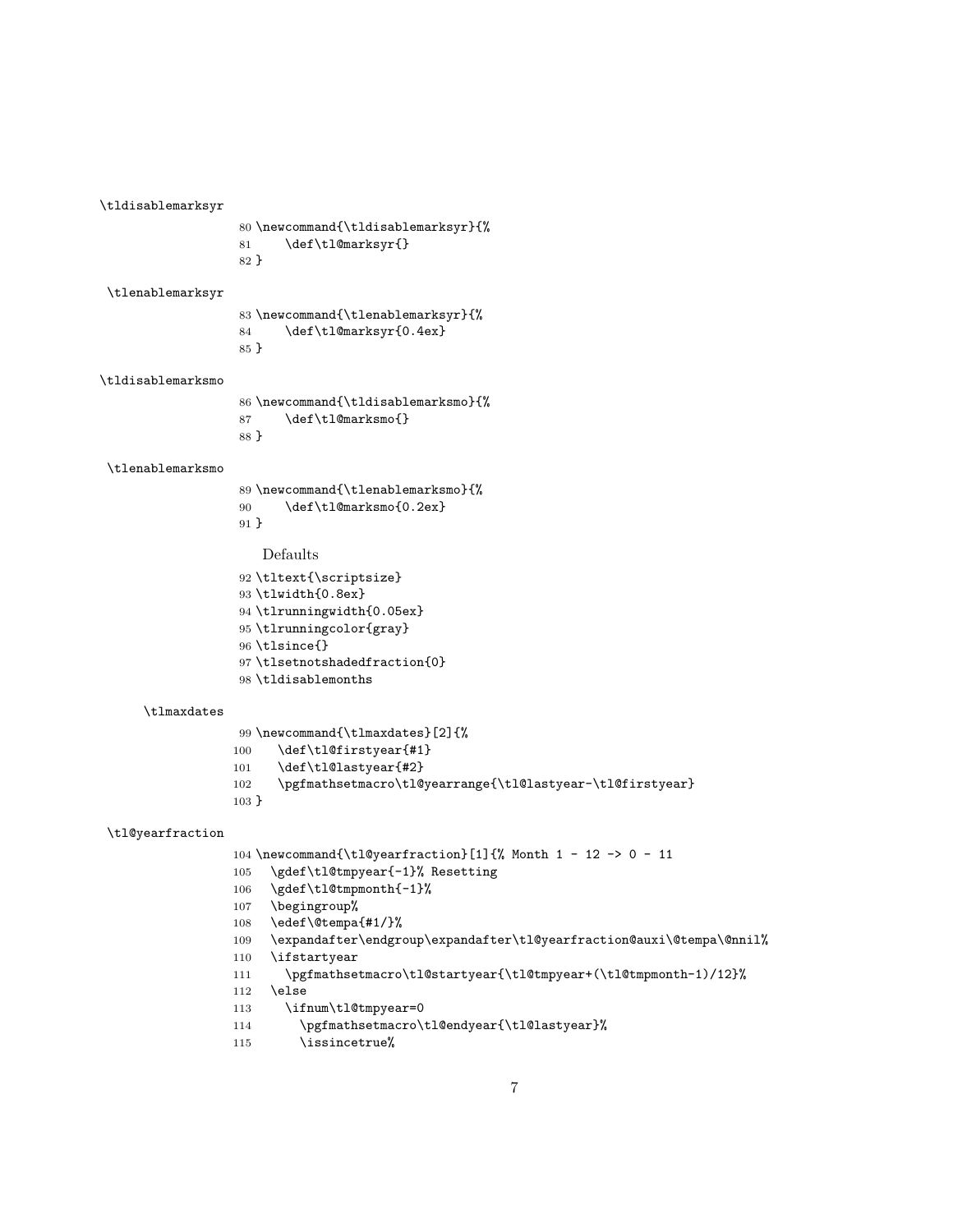```
116 \else
117 \pgfmathsetmacro\tl@endyear{\tl@tmpyear+\tl@tmpmonth/12}%
118 \issincefalse%
119 \fi
120 \overline{f}121 }
```
#### \tl@yearfraction@auxi

```
122 \newcommand{\tl@yearfraction@auxi}[2]{}
123 \def\tl@yearfraction@auxi#1/#2\@nnil{%
124 \ifnum\tl@tmpyear<0 % First call
125 \pgfmathsetmacro\tl@tmpyear{+#1}%
126 \ifx\@nnil#2\@nnil
127 \pgfmathsetmacro\tl@tmpmonth{+\tl@nomonthvalue}%
128 \else
129 \expandafter\tl@yearfraction@auxi#2\@nnil%
130 \fi
131 \else
132 \pgfmathsetmacro\tl@tmpmonth{#1}%
133 \fi
134 }
```
#### \tl@tlcvbar

```
135 \newcommand{\tl@tlcvbar}{
```

```
136 \pgfmathsetmacro\tl@yearrange{\tl@lastyear-\tl@firstyear}
137 \pgfmathsetmacro\tl@totalmonths{12*\tl@yearrange}%
138 \pgfmathsetmacro\tl@tickdistmo{\hintscolumnwidth/\tl@totalmonths}%
139 \pgfmathsetmacro\tl@tickdistyr{\hintscolumnwidth/\tl@yearrange}%
140 \useasboundingbox (0,-1.5ex) rectangle (\hintscolumnwidth,1ex);
141 \fill [\tl@runningcolor] (0,0)
142 rectangle (\hintscolumnwidth,\tl@runningwidth);
143 \ifx\tl@marksyr\empty\relax\else
144 \foreach \x in {0, ..., \tl@yearrange}
145 \draw [\tl@runningcolor](\x*\tl@tickdistyr pt,0ex) -- (\x*\tl@tickdistyr pt,\tl@marksyr
146 \fi
147 \ifx\tl@marksmo\empty\relax\else
148 \foreach \x in {0, ..., \tl@totalmonths}
149 \draw [\tl@runningcolor](\x*\tl@tickdistmo pt,0ex) -- (\x*\tl@tickdistmo pt,\tl@marksmo
150 \quad \text{If}151 }
```
#### \tl@splitlabels

\newcommand{\tl@splitlabels}[1]{

- \gdef\tl@startlabel{}% Resetting
- \begingroup%
- \edef\@tempa{#1///}%
- \expandafter\endgroup\expandafter\tl@splitlabels@auxi\@tempa\@nnil%
- \ifx\tl@startlabel\empty\relax%
- \gdef\tl@startlabel{#1}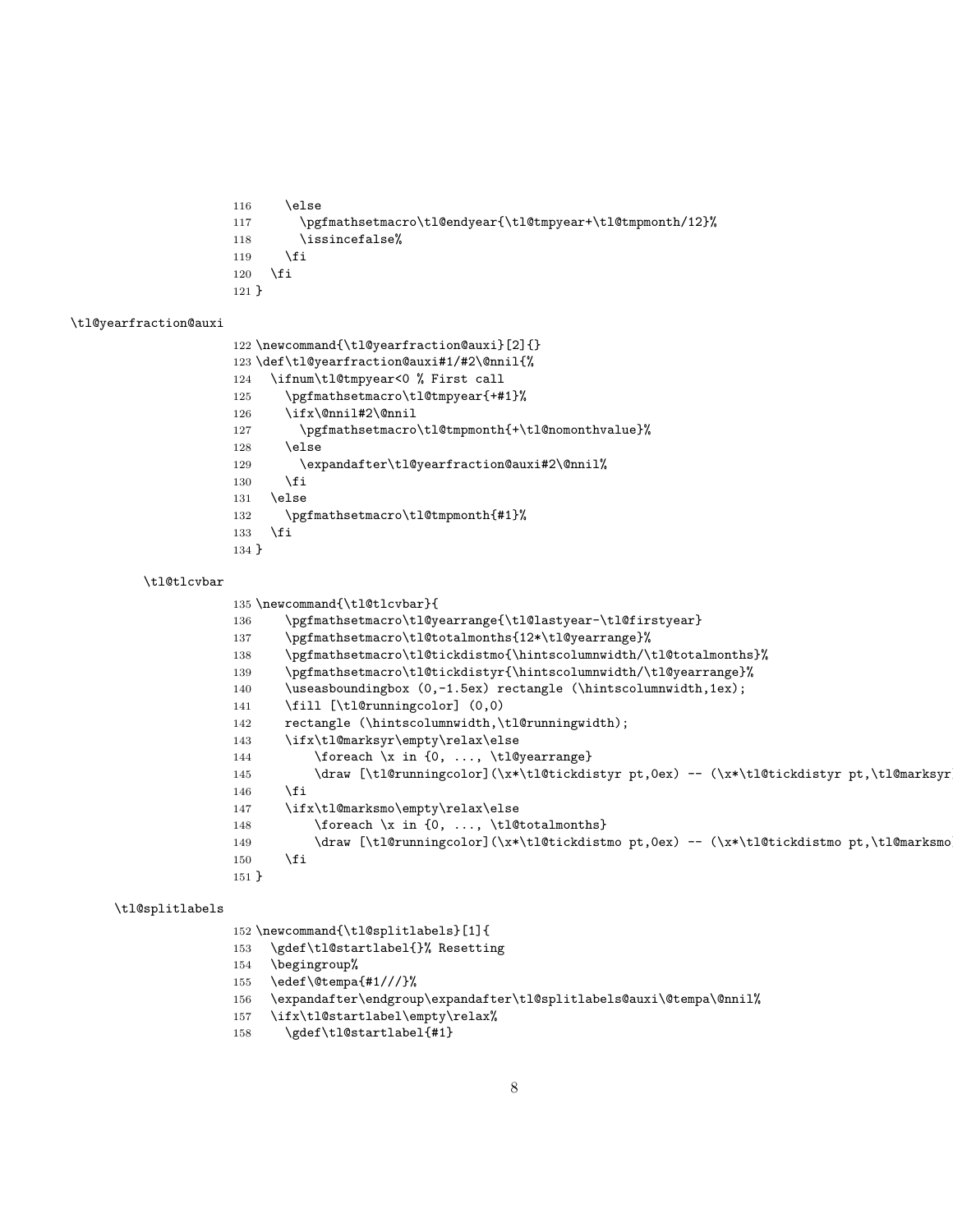```
159 \fi
160 \ifissince%
161 \xdef\tl@startlabel{\tl@since \tl@startlabel}
162 \fi
163 }
```
#### \tl@splitlabels@auxi

```
164 \newcommand{\tl@splitlabels@auxi}[2]{}
165 \def\tl@splitlabels@auxi#1///#2\@nnil{%
166 \ifx\tl@startlabel\empty\relax% First call
167 \gdef\tl@startlabel{#1}
168 \ifx\@nnil#2\@nnil
169 \gdef\tl@startlabel{}
170 \else
171 \expandafter\tl@splitlabels@auxi#2\@nnil%
172 \fi
173 \else
174 \gdef\tl@endlabel{#1}
175 \fi
176 }
```
### \tl@formatstartyear

```
177 \newcommand{\tl@formatstartyear}[1]{
178 \startyeartrue
```

```
179 \tl@yearfraction{#1}
```

```
180 \pgfmathsetmacro\tl@startfraction{(\tl@startyear-\tl@firstyear)/(\tl@lastyear-\tl@firstyear)}%
181 \ifissince
```

```
182 \xdef\tl@startlabel{\tl@since \tl@tmpyear}
```

```
183 \else
```

```
184 \xdef\tl@startlabel{\tl@tmpyear}
```
 \fi }

#### \tl@formatendyear

```
187 \newcommand{\tl@formatendyear}[1]{
188 \startyearfalse%
189 \tl@yearfraction{#1}
190 \pgfmathsetmacro\tl@endfraction{(\tl@endyear-\tl@firstyear)/(\tl@lastyear-\tl@firstyear)}%
191 \ifissince%
192 \xdef\tl@endlabel{}
193 \else
194 \xdef\tl@endlabel{\tl@tmpyear}
195 \fi
196 }
```
#### \tldatelabelcventry

\newcommand{\tldatelabelcventry}[8][color1]{%

```
198 \issincefalse
```

```
199 \tl@formatstartyear{#2}
```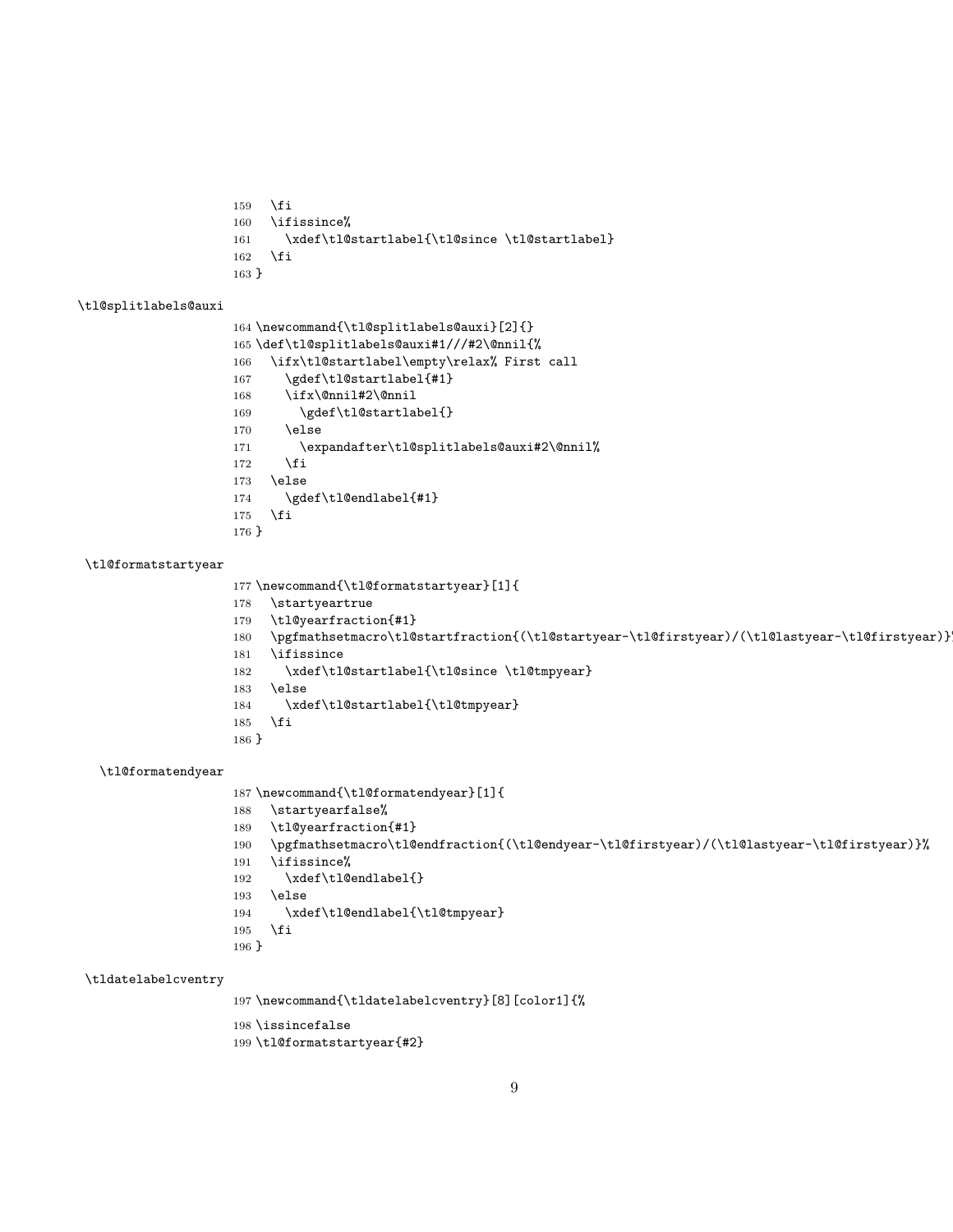```
200 \cventry{\tikz[baseline=0pt]{
201 \tl@tlcvbar
202 \fill [#1] (0,0)
203 ++(\tl@startfraction*\hintscolumnwidth,0pt)
204 node [tl@startyear] {#3}
205 node {$\bullet$};
206 }
207 }
208 {#4}{#5}{#6}{#7}{#8}
209 }
```
#### \tldatecventry

```
210 \newcommand{\tldatecventry}[7][color1]{%
211 \issincefalse
212 \tl@formatstartyear{#2}
213 \cventry{\tikz[baseline=0pt]{
214 \tl@tlcvbar
215 \fill [#1] (0,0)216 ++(\tl@startfraction*\hintscolumnwidth,0pt)
217 node [tl@singleyear] {#2}
218 node {$\bullet$};
219 }%
220 }%
221 {#3}{#4}{#5}{#6}{#7}%
222 }
```
#### \tlcventry

```
223 \newcommand{\tlcventry}[8][color1]{%
224 \tl@formatendyear{#3}
225 \tl@formatstartyear{#2}
226 \cventry{\tikz[baseline=0pt]{
227 \tl@tlcvbar
228 \fill [#1] (0,0)
229 ++(\tl@startfraction*\hintscolumnwidth,0pt)
230 node [tl@startyear] {\tl@startlabel}
231 rectangle (\tl@endfraction*\hintscolumnwidth,\tl@width-1pt)
232 node [tl@endyear] {\tl@endlabel}
233 (\hintscolumnwidth,0pt) ;
234 \ifissince
235 \newdimen\fullcolorwidth
236 \pgfmathsetlength\fullcolorwidth{\tl@startfraction*(1+(1-\tl@startfraction)*\tl@nsfrac)*
237 \shade [left color=#1,right color=#1]
238 (\tl@startfraction*\hintscolumnwidth,0)
239 rectangle (\fullcolorwidth,\tl@width);
240 \shade [left color=#1] (\fullcolorwidth,0)
241 rectangle (\tl@endfraction*\hintscolumnwidth + 1,\tl@width);
242 \else
243 \fill [#1] (\tl@startfraction*\hintscolumnwidth,0)
244 rectangle (\tl@endfraction*\hintscolumnwidth,\tl@width);
```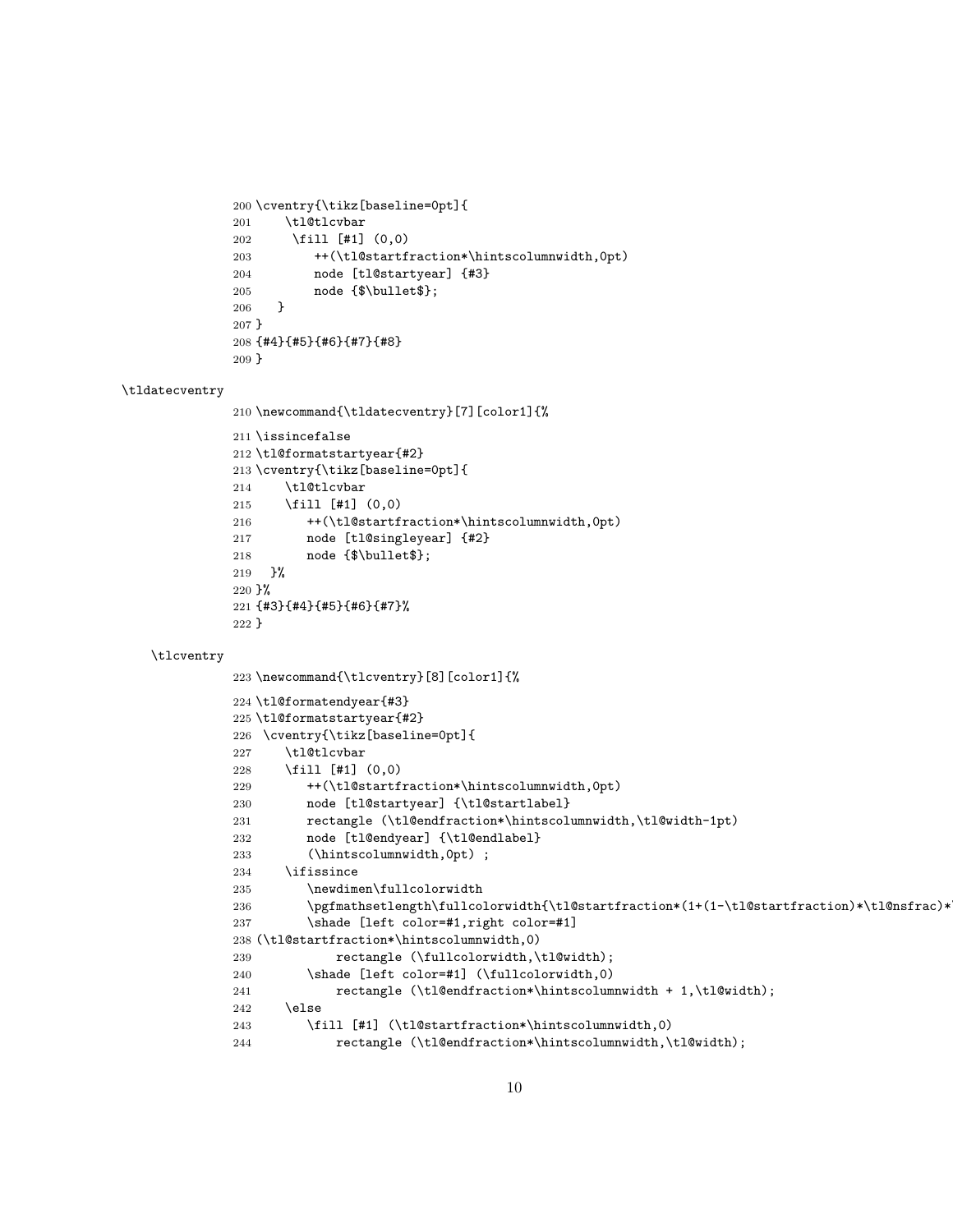```
245 \forallfi
246 }%
247 }%
248 {#4}{#5}{#6}{#7}{#8}%
249 }
```
\tllabelcventry

```
250 \newcommand{\tllabelcventry}[9][color1]{%
```

```
251 \tl@formatendyear{#3}
252 \tl@formatstartyear{#2}
253 \tl@splitlabels{#4}
254 \cventry{\tikz[baseline=0pt]{
255 \tl@tlcvbar
256 \fill [#1] (0,0)
257 ++(\tl@startfraction*\hintscolumnwidth,0pt)
258 node [tl@startyear] {\tl@startlabel}
259 rectangle (\tl@endfraction*\hintscolumnwidth,\tl@width-1pt)
260 node [tl@endyear] {\tl@endlabel}
261 (\hintscolumnwidth,0pt) ;
262 \ifissince
263 \newdimen\fullcolorwidth
264 \pgfmathsetlength\fullcolorwidth{\tl@startfraction*(1+(1-\tl@startfraction)*\tl@nsfrac)*
265 \shade [left color=#1,right color=#1]
266 (\tl@startfraction*\hintscolumnwidth,0)
267 rectangle (\fullcolorwidth,\tl@width);
268 \shade [left color=#1] (\fullcolorwidth,0)
269 rectangle (\tl@endfraction*\hintscolumnwidth,\tl@width);
270 \else
271 \fill [#1] (\tl@startfraction*\hintscolumnwidth,0)
272 rectangle (\tl@endfraction*\hintscolumnwidth,\tl@width);
273 \ifmmode \overline{\text{ifi}}\else \fi
274 }
275 }
276 {#5}{#6}{#7}{#8}{#9}%
277 }
```
# Change History

| 0.1                                                                                                         | 0.2                                                                                   |
|-------------------------------------------------------------------------------------------------------------|---------------------------------------------------------------------------------------|
| General: Initial release $\ldots \ldots \ldots 1$<br>0.10                                                   | General: Add theorem and options                                                      |
| General: Add support to specify<br>label for end date, thanks to<br>ypid and Astrinus $\dots \dots \dots 1$ | 0.3<br>General: Bugfix: initialize tlsince . 1                                        |
| 0.11                                                                                                        | 0.4                                                                                   |
| General: Add support for timeline<br>bar marks, thanks to jordieh $\ldots$ 1                                | General: Add firstyear and lastyear<br>options $\ldots \ldots \ldots \ldots \ldots 1$ |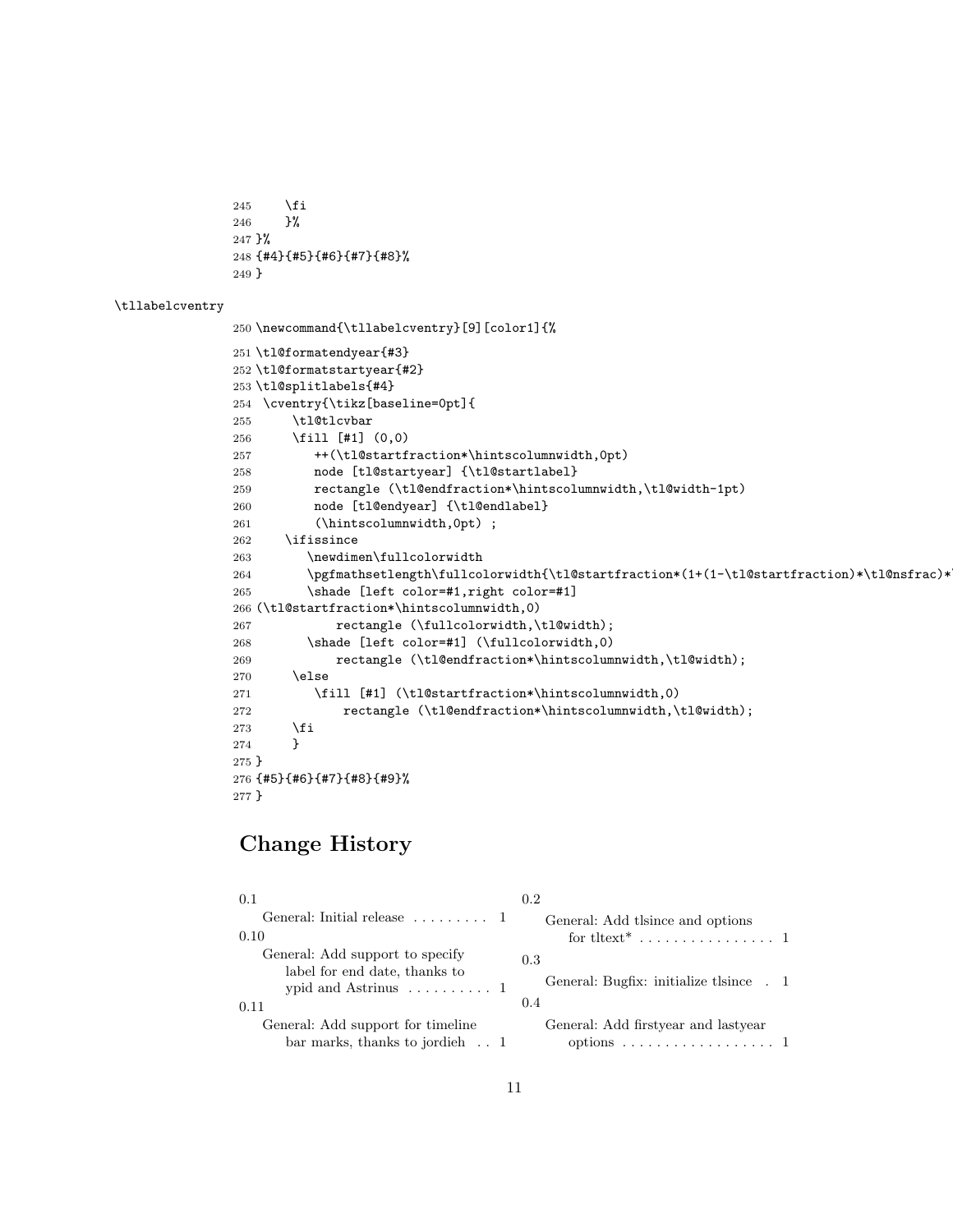| 0.5                                    | allow fractional years in                  |
|----------------------------------------|--------------------------------------------|
| General: Fix positions in the entry    | tllabelcventry $\dots \dots \dots \dots 1$ |
| and tldatecventry, add                 | 0.8                                        |
| thext single, thanks to                | General: Add the                           |
| Stéphane Dupille $\dots \dots \dots 1$ | tlsetnotshadedfraction                     |
| 0.6                                    | command, thanks to Stefano                 |
| General: Fix compatibility with        | Gronchi 1                                  |
| moderncy $0.15.1$ 1 0.9                |                                            |
| 0.7                                    | General: Add month support,                |
| General: Various fixes by Jake to      | thanks to Astrinus $\dots \dots 1$         |

# Index

Numbers written in italic refer to the page where the corresponding entry is described; numbers underlined refer to the code line of the definition; numbers in roman refer to the code lines where the entry is used.

| Symbols                                                                                   | $\exp\{f\}$                                                                                                       | \ifnum  113, 124                                |
|-------------------------------------------------------------------------------------------|-------------------------------------------------------------------------------------------------------------------|-------------------------------------------------|
| $\text{Onnil}$ 109,                                                                       |                                                                                                                   | $. 109, 129, 156, 171$ \ifstartyear $. 13, 110$ |
| 123, 126, 129,                                                                            |                                                                                                                   | \ifx 126, 143,                                  |
| 156, 165, 168, 171                                                                        | ${\bf F}$                                                                                                         | 147, 157, 166, 168                              |
| \@tempa 108, 109, 155, 156                                                                | \fi 119, 120, 130, 133,                                                                                           | $\iota$ : \issincefalse                         |
|                                                                                           | 146, 150, 159,                                                                                                    | $\ldots$ 118, 198, 211                          |
| B                                                                                         | 162, 172, 175,                                                                                                    | $\text{{}issince true} \dots 115$               |
| $\begin{bmatrix} \begin{array}{ccc} \text{begin} \text{array}} \end{array} \end{bmatrix}$ | 185, 195, 245, 273                                                                                                |                                                 |
| $\text{l}$ ullet  205, 218                                                                | $\{fill$ . 141, 202, 215,                                                                                         | N                                               |
|                                                                                           |                                                                                                                   | 228, 243, 256, 271 \newdimen  235, 263          |
| $\mathbf C$                                                                               | $\{\text{forecast} \dots \ 144, 148\}$                                                                            | $\neq$ 13, 14                                   |
| $\text{Cventry} \dots \dots$                                                              | \fullcolorwidth 235,                                                                                              |                                                 |
| .200, 213, 226, 254                                                                       | 236, 239, 240,                                                                                                    | P                                               |
|                                                                                           |                                                                                                                   | 263, 264, 267, 268 \pgfmathsetlength .          |
| D                                                                                         |                                                                                                                   | $\ldots \ldots \ldots 236, 264$                 |
| \DeclareStringOption                                                                      | G                                                                                                                 | \pgfmathsetmacro                                |
| . 8–11                                                                                    | $\qquad. 105, 106, 153,$                                                                                          | $\ldots$ 17, 102,                               |
| \def 16, 20, 23, 26, 29,                                                                  | 158, 167, 169, 174                                                                                                | 111, 114, 117,                                  |
|                                                                                           |                                                                                                                   | 125, 127, 132,                                  |
| 32, 72, 75, 78,                                                                           | н                                                                                                                 | 136-139, 180, 190                               |
| 81, 84, 87, 90,                                                                           | \hintscolumnwidth .                                                                                               | \ProcessKeyvalOptions                           |
| 100, 101, 123, 165                                                                        | $\ldots$ . 138–140,                                                                                               | . 12                                            |
| $\d$ raw  145, 149                                                                        |                                                                                                                   | 142, 203, 216, $\text{Provides}$ Package  1     |
|                                                                                           | 229, 231, 233,                                                                                                    |                                                 |
| Е                                                                                         | 236, 238, 241,                                                                                                    | $\bf{R}$                                        |
| $\text{led} 108, 155$                                                                     |                                                                                                                   | 243, 244, 257, \relax 143, 147, 157, 166        |
| \else $112, 116,$                                                                         | 259, 261, 264,                                                                                                    | $\lambda$ RequirePackage  2, 3                  |
| 128, 131, 143,                                                                            | 266, 269, 271, 272                                                                                                |                                                 |
| 147, 170, 173,                                                                            |                                                                                                                   | S                                               |
| 183, 193, 242, 270                                                                        | Ι.                                                                                                                | $\setminus$ scriptsize  92                      |
|                                                                                           | $\label{lem:opty} $$ \emptyset \ 143, 147, 157, 166 \ if is since . 14, 160, \hskip.05in \SetupKeyvalOptions . 4$ |                                                 |
| $\end{group}$ 109, 156                                                                    | 181, 191, 234, 262 \shade 237, 240, 265, 268                                                                      |                                                 |